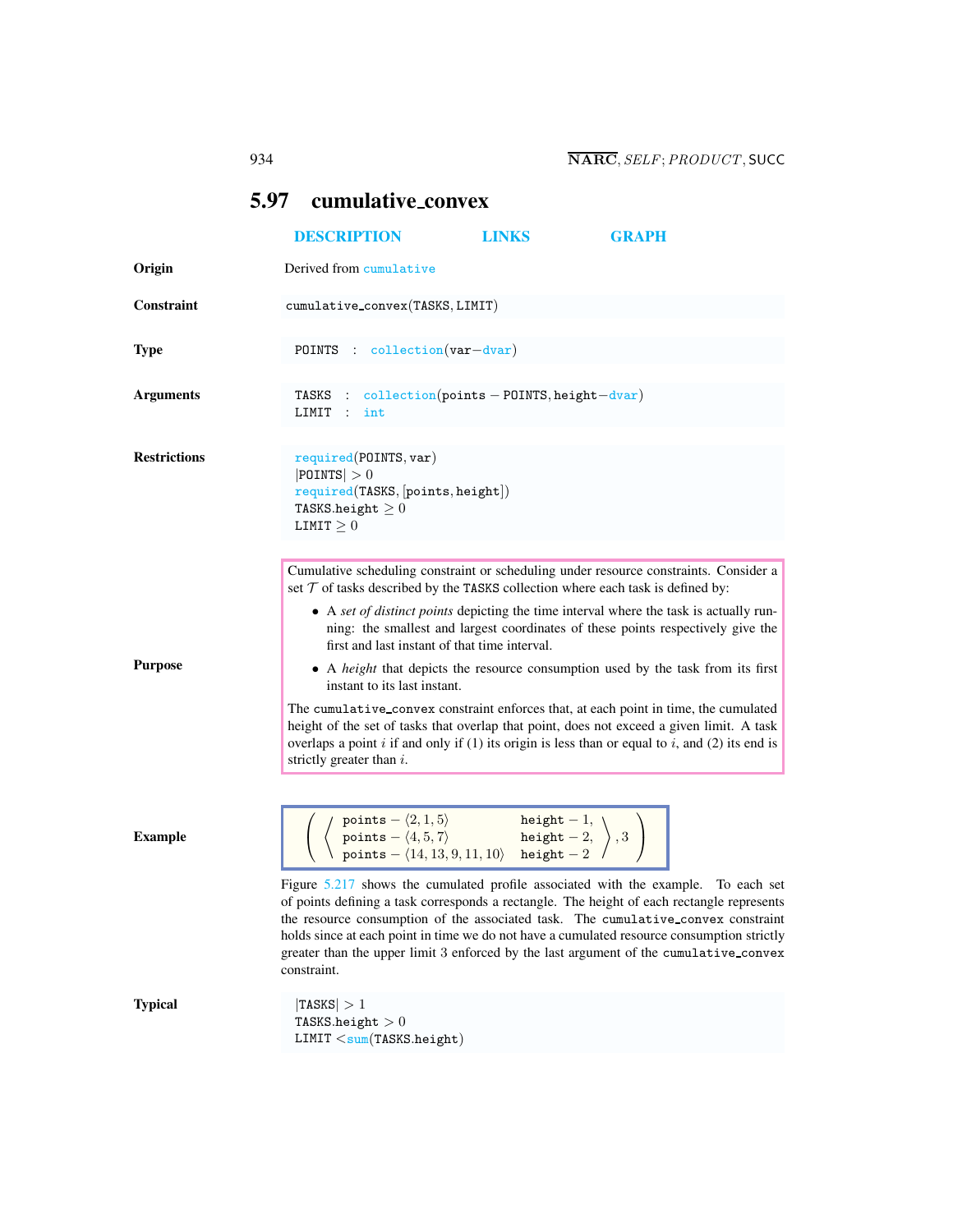## 20050817 935



<span id="page-1-0"></span>Figure 5.217: Points defining the three tasks of the Example slot and corresponding resource consumption profile (note that the vertical position of a task does not really matter but is only used for displaying the contribution of a task to the resource consumption profile)

- Symmetries Items of TASKS are permutable.
	- Items of TASKS.points are permutable.
	- TASKS.height can be decreased to any value  $\geq 0$ .
	- LIMIT can be increased.

# Arg. properties Contractible wrt. TASKS.

Usage A natural use of the cumulative convex constraint corresponds to problems where a task is defined as the convex hull of a set of distinct points  $P_1, \ldots, P_n$  that are not initially fixed. Note that, by explicitly introducing a start  $S$  and an end  $E$  variables, and by using a minimum(S,  $\langle \text{var} - P_1, \ldots, \text{var} - P_n \rangle$ ) and a maximum(E,  $\langle \text{var} - P_1, \ldots, \text{var} - P_n \rangle$ ) constraints, one could replace the cumulative convex constraint by a cumulative constraint. However this hinders propagation.

> As a concrete example of use of the cumulative convex constraint we present a constraint model for a well-known pattern-sequencing problem [166] (also known to be equivalent to the graph path-width [263] problem) that is based on a single cumulative convex constraint. The *pattern sequencing problem* can be described as follows: Given a 0-1 matrix in which each column  $j$   $(1 \le j \le p)$  corresponds to a product required by the customers and each row  $i$  ( $1 \le i \le c$ ) corresponds to the order of a particular customer (The entry  $c_{ij}$  is equal to 1 if and only if customer i has ordered some quantity of product j.), the objective is to find a permutation of the products such that the maximum number of open orders at any point in the sequence is minimised. Order  $i$  is *open* at point  $k$  in the production sequence if there is a product required in order  $i$  that appears at or before position  $k$  in the sequence and also a product that appears at or after position  $k$  in the sequence.

> Before giving the constraint model, let us first provide an instance of the pattern-sequencing problem. Consider the matrix  $\mathcal{M}_1$  depicted by part (A1) of Fig. [5.218.](#page-2-0) Part (A2) gives its corresponding *cumulated* matrix  $\mathcal{M}_2$  obtained by setting to 1 each 0 of  $\mathcal{M}_1$  that is both preceded and followed by a 1. Part (A3) depicts the corresponding solution in term of the cumulative convex constraint: to each row of the matrix  $\mathcal{M}_1$  corresponds a task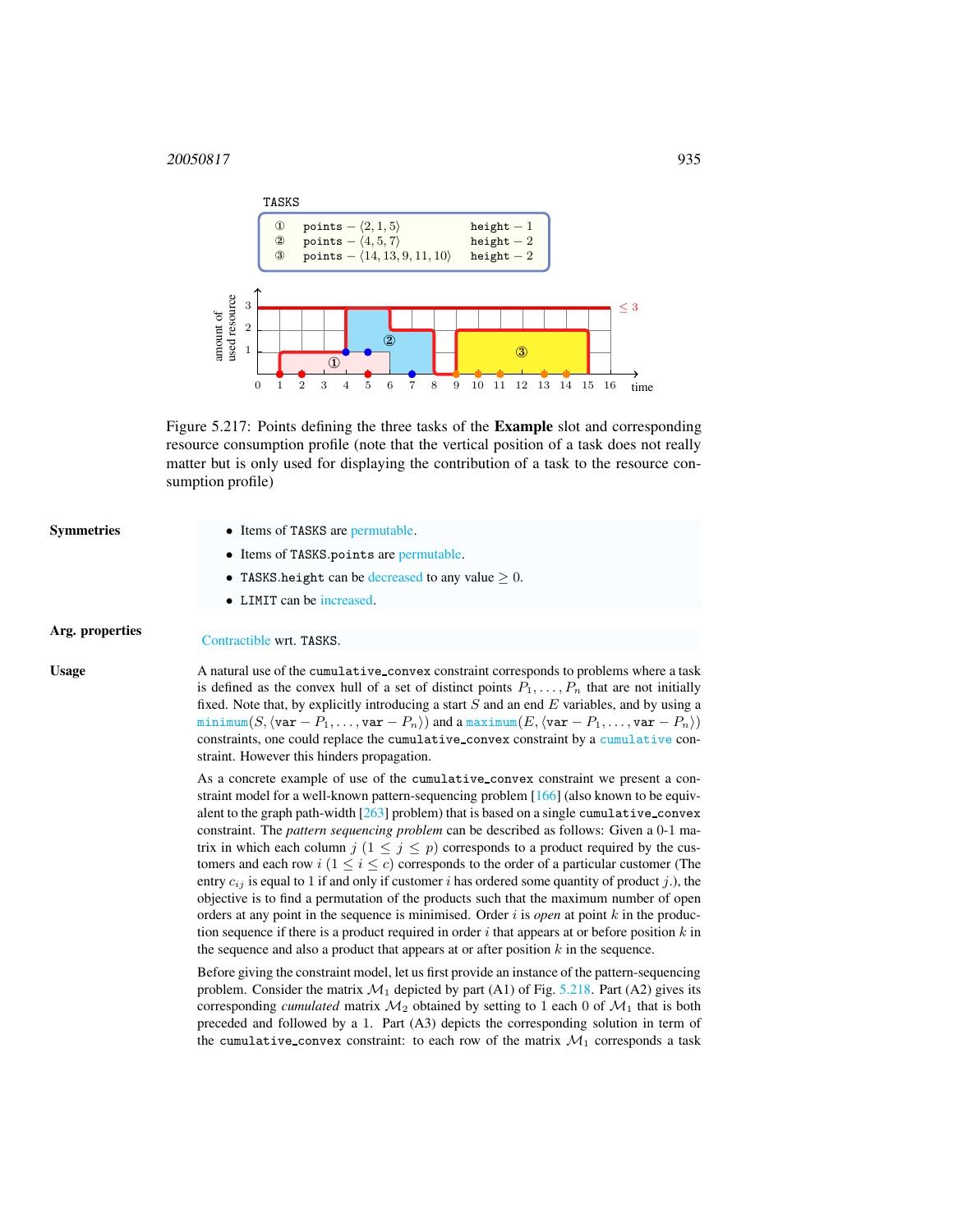

<span id="page-2-0"></span>Figure 5.218: An input matrix for the pattern sequencing problem (A1), its corresponding cumulated matrix (A2), a view in term of tasks (A3) and the corresponding cumulative profile (A4); a second matrix (B1) where column 4 of (A1) is put at the rightmost position.

defined as the convex hull of the different 1 located on that row. Finally part (A4) gives the cumulated profile associated with part (A3), namely the number of 1 in each column of  $M_2$ . The cost 3 of this solution is equal to the maximum number of 1 in the columns of the *cumulated* matrix  $M_2$ . As shown by parts (B1-B4), we can get a lower cost of 2 by pushing the fourth column to the rightmost position.

The idea of the model is to associate to each row (i.e., customer) i of the *cumulated* matrix a *stack task* that starts at the first 1 on row  $i$  and ends at the last 1 of row  $i$  (i.e., the task corresponds to the convex hull of the different 1 located on row  $i$ ). Then the cost of a solution is simply the maximum height on the corresponding cumulated profile.

For each column j of the 0-1 matrix initially given there is a variable  $V_i$  ranging from 1 to the number of columns p. The value of  $V_j$  gives the position of column j in a so-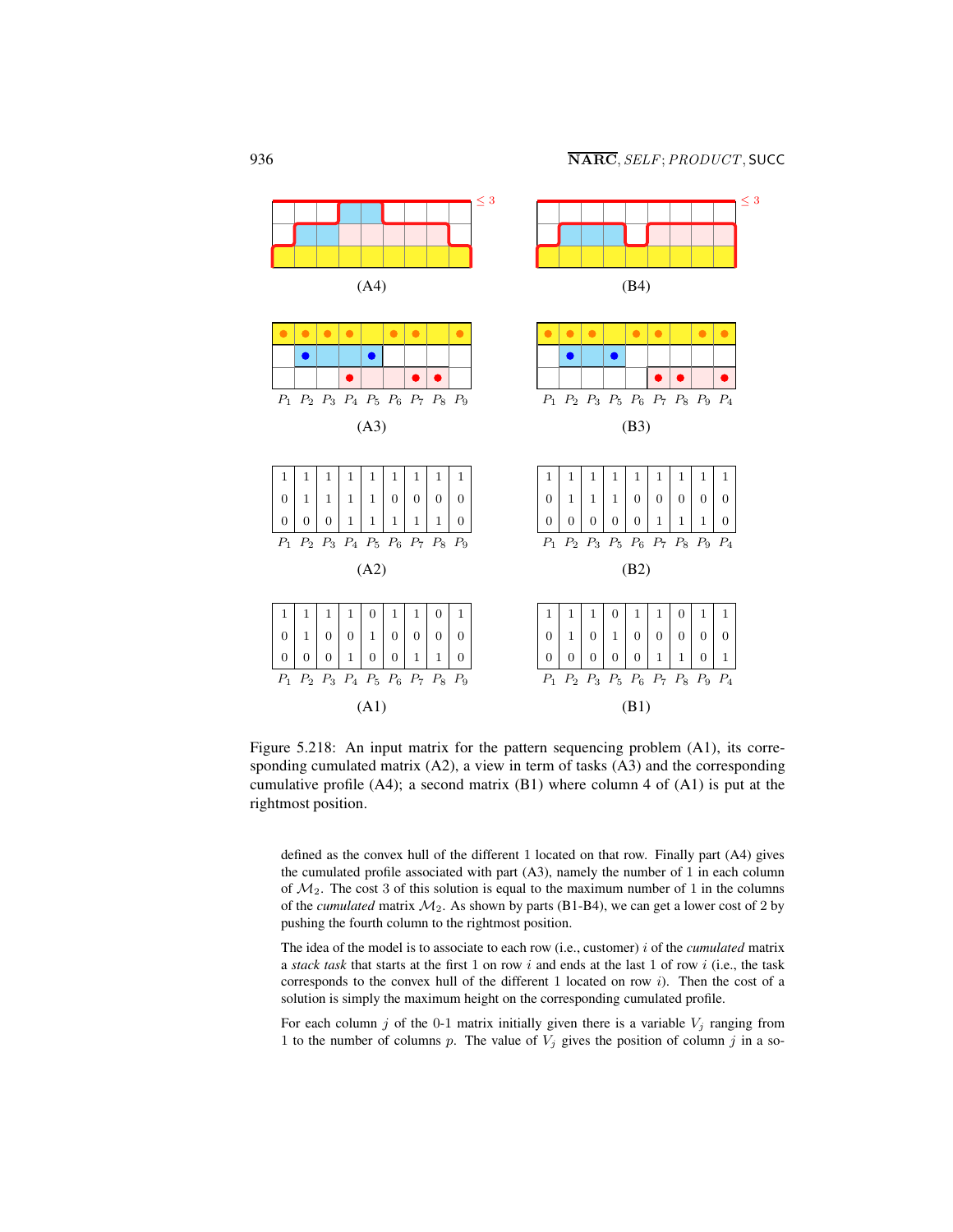## 20050817 937

lution. We put all the stack tasks in a cumulative convex constraint, telling that each stack task uses one unit of the resource during all it execution. Since we want to have the same model for different limits on the maximum number of open stacks, and since all variables  $V_1, V_2, \ldots, V_p$  have to be distinct, we have an extra dummy task characterised as the convex hull of  $V_1, V_2, \ldots, V_p$ . This extra dummy task has a height H that has to be maximised. For the matrix depicted by  $(A1)$  of Fig.  $5.218$  we pass to the cumulative convex constraint the following collection of tasks:

| points $- \langle P_1, P_2, P_3, P_4, P_6, P_7, P_9 \rangle$           | height $-1$ , |
|------------------------------------------------------------------------|---------------|
| points $-\langle P_2, P_5 \rangle$                                     | height $-1$ , |
| points $-\langle P_4, P_7, P_8 \rangle$                                | height $-1$ , |
| points $- \langle P_1, P_2, P_3, P_4, P_5, P_6, P_7, P_8, P_9 \rangle$ | height $-0$   |

Algorithm A first natural way to handle the cumulative convex constraint is to accumulate the compulsory part [250] of the different tasks in a profile and to prune according to this profile. We give the main ideas for computing the compulsory part of a task and for pruning a task according to the profile of compulsory parts.

> **Compulsory part of a task** Given a task  $T$  characterised as the convex hull of a set of distinct points  $P_1, P_2, \ldots, P_k$  the compulsory part of T corresponds to the, possibly empty, interval  $[s_T, e_T]$  where:

- $s_T$  is the largest value v such that, when all variables  $P_1, P_2, \ldots, P_k$  are greater than or equal to v, all variables  $P_1, P_2, \ldots, P_k$  can still take distinct values.
- $e_T$  is the smallest value v such that, when all variables  $P_1, P_2, \ldots, P_k$  are less than or equal to v, all variables  $P_1, P_2, \ldots, P_k$  can still take distinct values.

**Pruning according to the profile of compulsory parts** Given two instants i and  $j$  ( $i < j$ ) and a task T characterised as the convex hull of a set of distinct points  $P_1, P_2, \ldots, P_k$ , assume that  $T$  cannot overlap  $i$  and  $j$  since this would lead exceeding LIMIT, the second argument of the cumulative convex constraint. Furthermore assume that, when all variables  $P_1, P_2, \ldots, P_k$  are both greater than i and less than j, all variables  $P_1, P_2, \ldots, P_k$ cannot take distinct values. Then all values of  $[i+1, j-1]$  can be removed from variables  $P_1, P_2, \ldots, P_k$ .

<span id="page-3-0"></span>

| See also | <b>common keyword:</b> cumulative <i>(resource constraint)</i> .<br>used in graph description: alldifferent, between min max, sum_ctr. |  |  |
|----------|----------------------------------------------------------------------------------------------------------------------------------------|--|--|
| Kevwords | characteristic of a constraint: convex.                                                                                                |  |  |
|          | <b>constraint type:</b> scheduling constraint, resource constraint, temporal constraint.                                               |  |  |
|          | <b>filtering:</b> compulsory part.                                                                                                     |  |  |
|          | problems: pattern sequencing.                                                                                                          |  |  |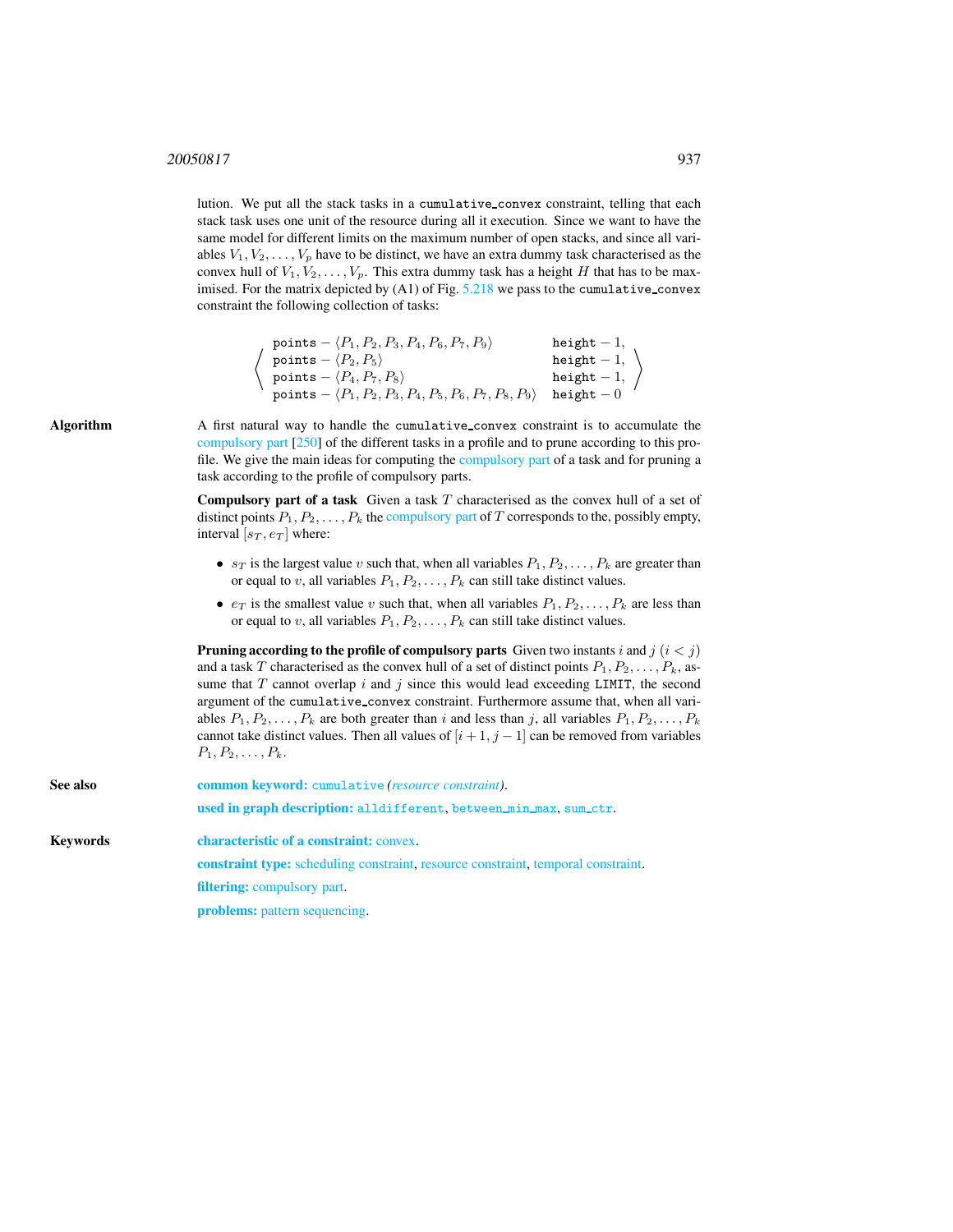| <b>Derived Collection</b> | $INTS-collection(instant-dvar),$<br>[item(instant - TASKS.points.var)]<br>col                                                                                                                                                                                                                                                                                                              |  |  |
|---------------------------|--------------------------------------------------------------------------------------------------------------------------------------------------------------------------------------------------------------------------------------------------------------------------------------------------------------------------------------------------------------------------------------------|--|--|
| Arc input $(s)$           | TASKS                                                                                                                                                                                                                                                                                                                                                                                      |  |  |
| Arc generator             | $SELF \mapsto$ collection(tasks)                                                                                                                                                                                                                                                                                                                                                           |  |  |
| Arc arity                 | $\mathbf{1}$                                                                                                                                                                                                                                                                                                                                                                               |  |  |
| Arc constraint $(s)$      | alldifferent (tasks.points)                                                                                                                                                                                                                                                                                                                                                                |  |  |
| Graph property(ies)       | $NARC =  TASKS $                                                                                                                                                                                                                                                                                                                                                                           |  |  |
| Arc input(s)              | <b>INSTANTS TASKS</b>                                                                                                                                                                                                                                                                                                                                                                      |  |  |
| Arc generator             | $PRODUCT \rightarrow collection (instants, tasks)$                                                                                                                                                                                                                                                                                                                                         |  |  |
| Arc arity                 | $\overline{2}$                                                                                                                                                                                                                                                                                                                                                                             |  |  |
| $Arc$ constraint(s)       | between_min_max(instants.instant,tasks.points)                                                                                                                                                                                                                                                                                                                                             |  |  |
| <b>Graph class</b>        | • ACYCLIC<br>• BIPARTITE<br>$\bullet$ NO_LOOP                                                                                                                                                                                                                                                                                                                                              |  |  |
| <b>Sets</b>               | SUCC $\mapsto$<br>$\left[ \begin{array}{ll} \texttt{source}, & \\ \texttt{variables} - \texttt{col} \left( \begin{array}{ll} \texttt{VARIABLES}-\texttt{collection}(\texttt{var}-\texttt{dvar}), \\ [\texttt{item}(\texttt{var}-\texttt{IASS}.\texttt{height})] \end{array} \right) \end{array} \right]$                                                                                   |  |  |
| Constraint(s) on sets     | $sum_c tr(variable s, \le, LIMIT)$                                                                                                                                                                                                                                                                                                                                                         |  |  |
| Graph model               | The first graph constraint forces for each task that the set of points defining its time interval<br>are all distinct. The second graph constraint makes sure for each time point $t$ , that the<br>cumulated heights of the tasks that overlap t does not exceed the limit of the resource.<br>Parts (A) and (B) of Figure 5.219 respectively show the initial and final graph associated |  |  |
|                           | with the second graph constraint of the <b>Example</b> slot. On the one hand, each source vertex                                                                                                                                                                                                                                                                                           |  |  |

of the final graph can be interpreted as a time point corresponding to a point used in the definitions of the different tasks. On the other hand, the successors of a source vertex correspond to those tasks that overlap a given time point. The cumulative convex constraint holds since, for each successor set  $S$  of the final graph, the sum of the heights of the tasks in S does not exceed the limit LIMIT = 3.

<span id="page-4-0"></span>